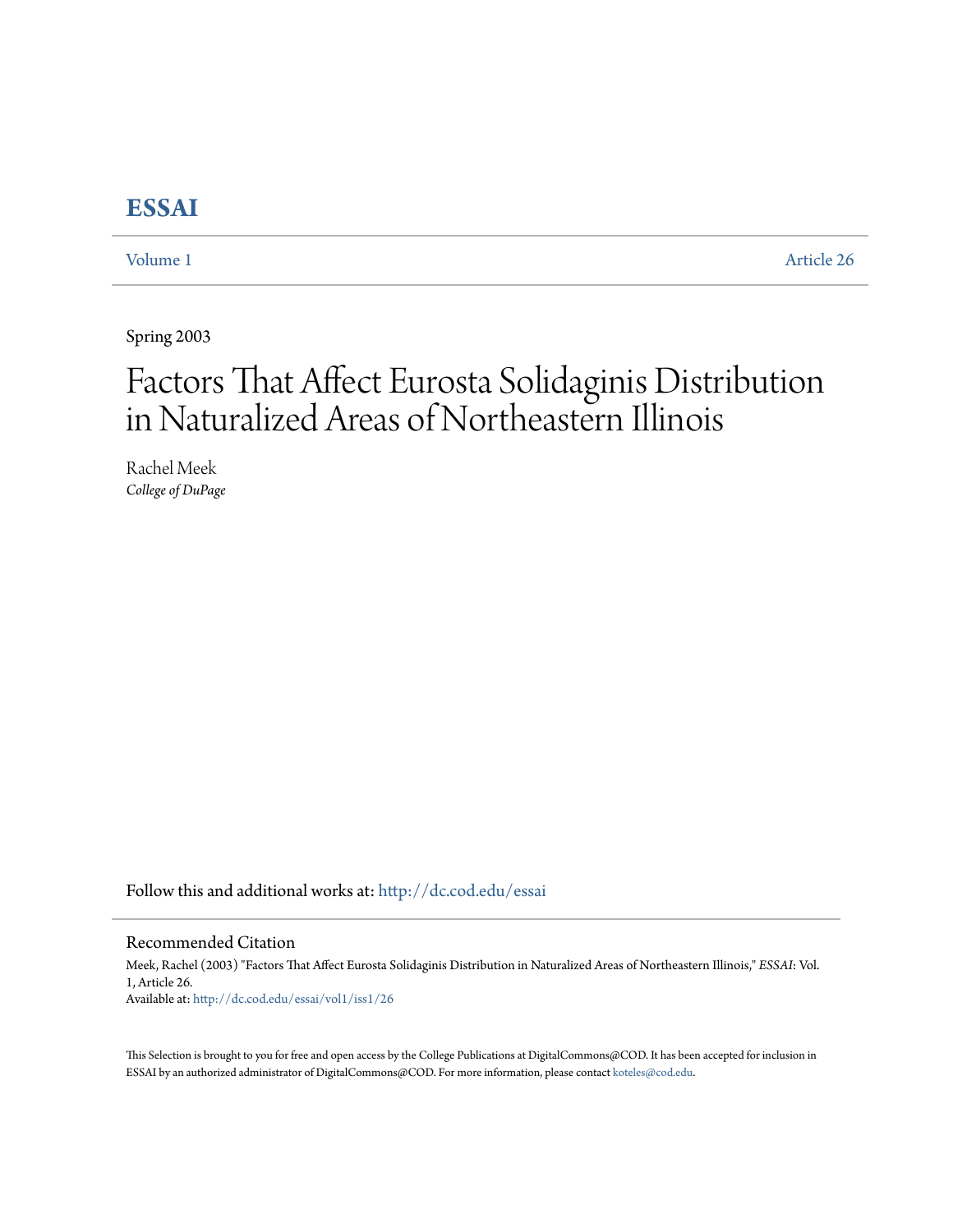Factors That Affect Eurosta Solidaginis Distribution in Naturalized Areas of Northeastern Illinois

## by Rachel Meek

### (Honors Biology 103)

The Assignment: Conduct experimental research and author a paper about the project that follows a professional format.

# ABSTRACT

his study examined possible factors relating to the distribution for *Eurosta solidaginis.* The abundance of its host, *Solidago altissima*, (counts/patch) was an expected factor relating to counts of *E. solidaginis*. Patch area as relating to counts of *E. solidaginis* per goldenrod patch was This study examined possible factors relating to the distribution for *Eurosta solidaginis*. The abundance of its host, *Solidago altissima*, (counts/patch) was an expected factor relating to competition of *E. solidaginis salidaginis* and *Gnorimoschema gallaesolidaginis* did not appear to be so severe as to cause a negative correlation among the gall making insects. The last significant factor was surface soil temperature. All of these factors together were found have an impact on *E. solidaginis*.

# INTRODUCTION

The tall goldenrod (*Solidago Altissimo*) is widely distributed across the continental United States from New England to the Gulf of Mexico to Washington State (Abrahamson et al, 1989). The perennial prefers drier soil that is frequently mechanically disturbed or very fertile soil that is free of competition (Swink and Wilhelm, 1994). However, the species can tolerate a wide range of habitats from woodlands to marsh edges to abandoned farmland.

Goldenrods have many insects that depend on it. Gall forming parasites are not commonly known to cause any significant long-term damage to the species overall (Cook, 2002; Zurovchak and Shealer, 1996; Maddox and Root, 1990), unless the insects oviposit eggs into the plant while the plant is still very young (Strong et al, 1993). When ovipositing *Eurosta solidaginis* are selective about which plant to insert the egg. Chemical signals, such as pheromones, appear involved in selection (Hess et al., 1996). This decision is crucial because it is irreversible, the young could be greatly affected by the environment in which the plant will provide (Craig, 1993). Young plants will sometimes not have the resources to recover since so much of resources are devoted to growing (Cook, 2002). The galls form sinks or a holding place for nutrients (Inbar et al., 1995); the larvae feed off of the continually replaced, nutrient rich layer on the inside of the gall (Hess et al., 1996). This sink prevents the plant from receiving the nutrients. Damage to a plant early in the season, (a young plant) may delay or reduce seed production (Cook, 2002; Hufbauer and Root, 2002). Mature plants are able to recover from the slight interference of nutrient flow as well as damage to the stem that occurs during the oviposition. Some plants have a genetic resistance to galls where they have acquired the resistance through the induction of phytochemicals. (Strong et al, 1993). These plants produce a hypersensitive response to the formation of the gall (Cappuccino, 1992).

The life cycle of *E. solidaginis* revolves around the goldenrod. They mate on the goldenrod; the female usually oviposits on that plant. When the egg hatches it grows inside the plant and is nourished by the plant. The next spring the new fly emerges to renew the process (Craig, 1993; Abrahamson et al, 1989).

 The *E. solidaginis* nearly exclusively inhabits only the tall goldenrod (Abrahamson et al, 1989; Hess et al, 1996). It does share its host with *Gnorimoshema gallaesolidaginis* (goldenrod moth), and the *Thopalomyia salidaginis* (goldenrod midge) possibly suggesing competition among the gall making insects. The parasites do more damage when there are two on the plant than they would on two separate plants (Hufbauer and Root, 2002). However, according to Zurovchak and Shealer there is no benefit or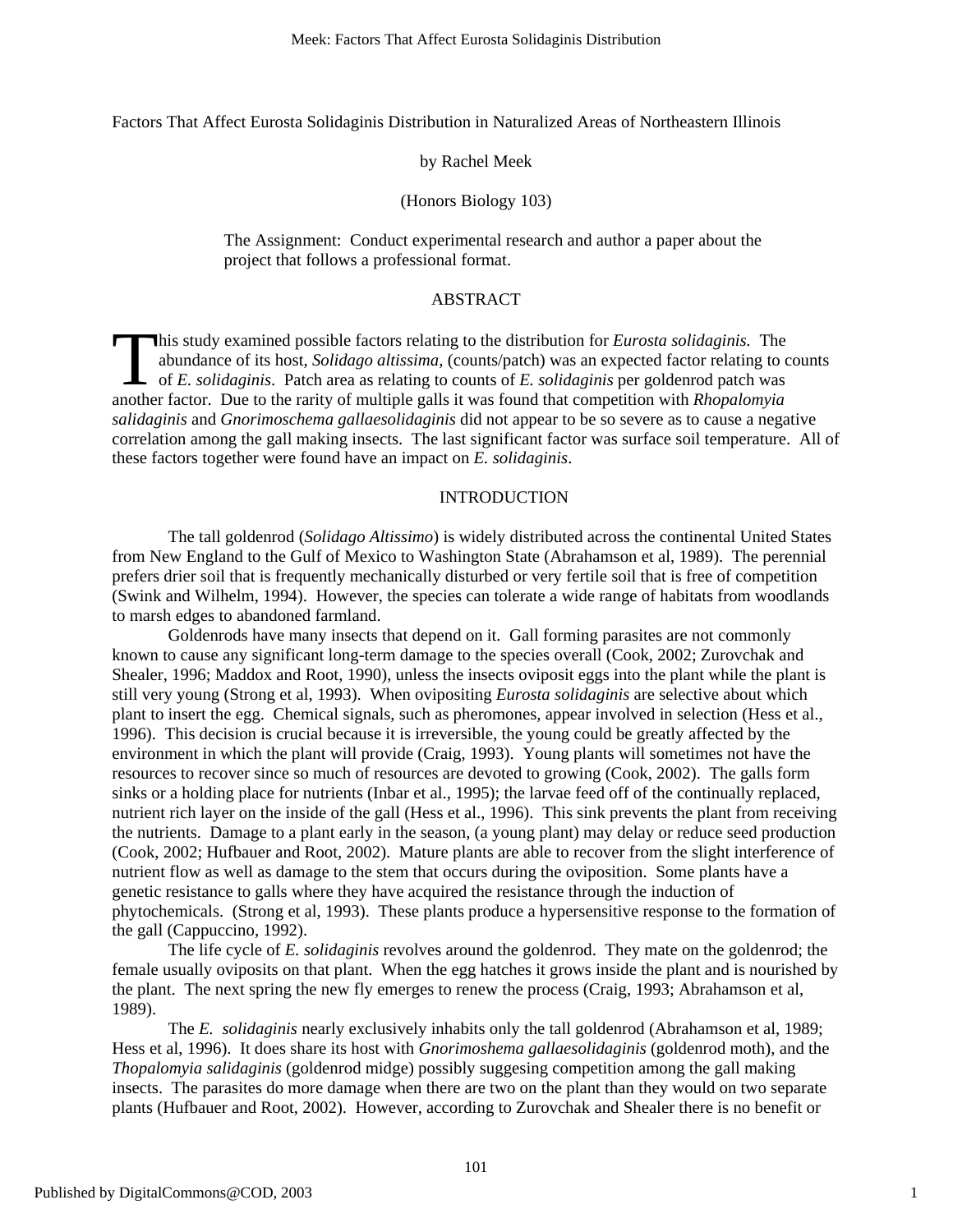cost to adding a second *E. solidaginis* gall to the goldenrod (1996).

The effect of competition on the distribution of *E. solidaginis* is yet unknown, but is an objective of this study. In addition, physical factors were also addressed for their relationship to the distribution of the gall-making parasite.

#### **METHODS**

The study location was the naturalized areas on the campus of College of DuPage, Illinois  $(41°45'00"$  N,  $88°00'00"$  W). These areas, which cover some 15 hectares, have been maintained for 30 years as successional plots and tallgrass prairie. The area was previously farmed. The stands tall of tall goldenrod consisted of early successional fringes to wetland, tallgrass prairie and woodland.

The study was done in April 2003. The sample size was 24 patches of randomly selected tall goldenrod. Ten  $1m^2$  quadrants were taken when the patch size was large enough. If the patch size was not large enough, as many 1m<sup>2</sup> quadrants as would fit in the patch were taken. *E. solidaginis* gall counts were taken along with counts of goldenrod and galls of *R. salidaginis* and *G. gallaesolidaginis* in each quadrant. Multiple gall counts were taken of multiple *E. solidaginis*; *E. solidaginis* and *R. salidaginis*; and multiple *R. salidaginis.*

Each of the physical measurements was taken on the same day. Surface temperature (within 3 cm), air temperature and light saturation were measured using a LogIt meter (DCP Microdevelopments Ltd., Norfolk, UK). Soil pH was measured using a Kelway meter (Kelway Instruments Co., Japan). Soil moisture was measured using an Aquaterr Instruments Moisture Meter (Aquaterr Instruments Incorporated, Costa Mesa, CA). Finally, the fraction organic content of the soil was determined as the loss in weight after oven drying surface samples at  $60^{\circ}$ C to a constant weight and then burning the samples at  $600^{\circ}$ C for 6 hours in a muffle furnace.

Height ranking was ranked on a scale of 1-5, where 1 was assigned when vegetation did not exceed 6cm, a value of 5 when height exceeded 15m and 2-4 for heights in between. Variability of floral environment ranking was ranked on a scale of 1-3, where one was assigned when vegetation failed to show variation in height and 3 when heights of flora were highly variable.

Relationships between counts of the goldenrod fly/patch and the selected biotic and abiotic variables were tested for significance using Spearman Rank Correlation.

#### RESULTS

There was a large amount of variation in many of the counts. This is likely explained by differences in patch size (Table 1). Multiple gall counts/plant/patch were found, but were relatively rare.

The variation seen in the physical measurements can be accounted for by the slight change in weather conditions throughout the duration of sampling. For instance, a rise in temperature as the sun rises higher.

As expected based on *E. solidaginis* being a specialist, goldenrod galls formed by the fly were positively and significantly correlated in the goldenrod counts/patch (Table 2). The *R. salidaginis* and *G. gallaesolidaginis* galls/patch were also correlated. Of the physical measurements, the surface soil temperature and light saturation were the only factors correlated to distribution.

#### DISCUSSION

 The *E. solidaginis* is correlated to the goldenrod because it needs the goldenrod to live. The relationship of the fly to patch size may also indicate how *E. solidaginis* locates patches in the landscape where more plants are more visible. The posative relation of *E.* solidaginis to *R. salidaginis* and *G. gallaesolidaginis* can be explained by their common need for tall goldenrod but also that interspecific competition is not severe enough to influence the distribution of the goldenrod fly. However, the rarity of multiple gall/plant, regardless of gall-making species, suggests gall number per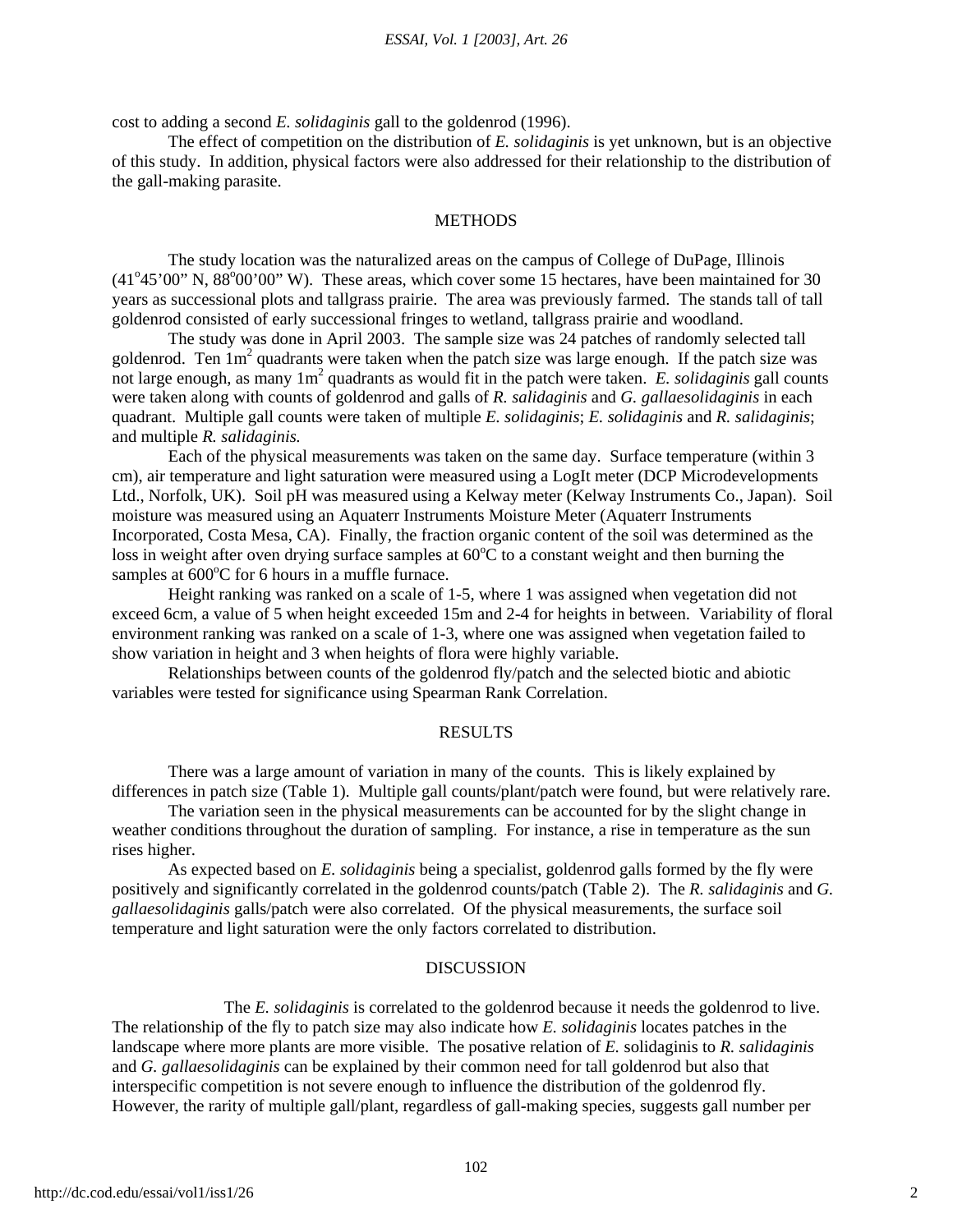plant has limits and that competition for the plant may still exist. More research must be done to be certain as to the largest number of galls, depending on type, that a goldenrod plant can safely support.

The surface soil temperature is also a factor of *E. solidaginis* distribution. Warmer areas could grow faster earlier in the season. This could effect the suitability of the host plant to infestation. The relationship could also be explained by the preference of tall goldenrod for in areas receiving full sun. The sun would then warm the surface of the soil, giving a positive correlation because the goldenrod is positively correlated the surface soil temperature and the fly is positively correlated the goldenrod.

### Works Cited

- Abrahamson, W.G., K.D. McCrea, and S.S. Anderson. 1989. Host preference and Recognition by the goldenrod ball gallmaker *Eurosta solidaginis* (Diptera: Tephritidae). The American Midland Naturalist 121:322-330.
- Cappuccino, N. 1992. The nature of population stability in *Eurosta solidaginis*, a nonoutbreaking herbivore of goldenrod. Ecology 73:1792-1802.
- Cook, W.M., and R.D. Holt. 2002. Periodical cicada (*Magicicada cassini*) oviposition damage: visually impressive yet dynamically irrelevant. The American Midland Naturalist 147:214-224.
- Craig, T.P., J.K. Itami, and W.G. Abrahamson, J.D. Horner. 1993. Behavioral evidence for host-race formation in *Eurosta solidaginis.* Evolution 47:1696-1711.
- Hess, M.D., W.G. Abrahamson, and J.M. Brown. 1996. Intraspecific competition in the goldenrod ballgallmaker (*Eurostra solidaginis*): larval mortality, adult fitness, ovipositional and host-plant response. The American Midland Naturalist 136: 121-134.
- Hufbauer, R.A., and R.B. Root. 2002. Interactive effects of different types of herbivore damage: *Trirhadba* beetle larvae and *Philanaenus* spittle bugs on Goldenrod (*Solidago altissima*). The American Midland Naturalist 147:204-213.
- Inbar, M., A. Echel, and D. Wool. 1995. Interspecific competition among phloem-feeding insects mediated by induced host-plant sinks. Ecology 76: 1506-1515.
- Maddox, G.D., R.B. Root. 1990. Structure of the encounter between goldenrod (*Solidago altissima*) and its diverse insect fauna. Ecology 71: 2115-2124.
- Strong, D.R., S. Larsson, and U. Gullberg. 1993. Heritability of host plant resistance to herbivory changes with gallmidge density during an outbreak on a willow. Evolution 47:291-301.
- Swink, F., and G. Wilhelm. 1994. Plants of the Chicago Region. Indiana Academy of Science, Indianapolis, IN.
- Zurovachak, J.F. and D.A. Shealer. 1996. Mortality soures of *Eurosta Solidaginis* (Diptera: Tephritida) inhabitating single versus double-galled stems of goldenrod. The American Midland Naturalist 136:94-101.

\_\_\_\_\_\_\_\_\_\_\_\_\_\_\_\_\_\_\_\_\_\_\_\_\_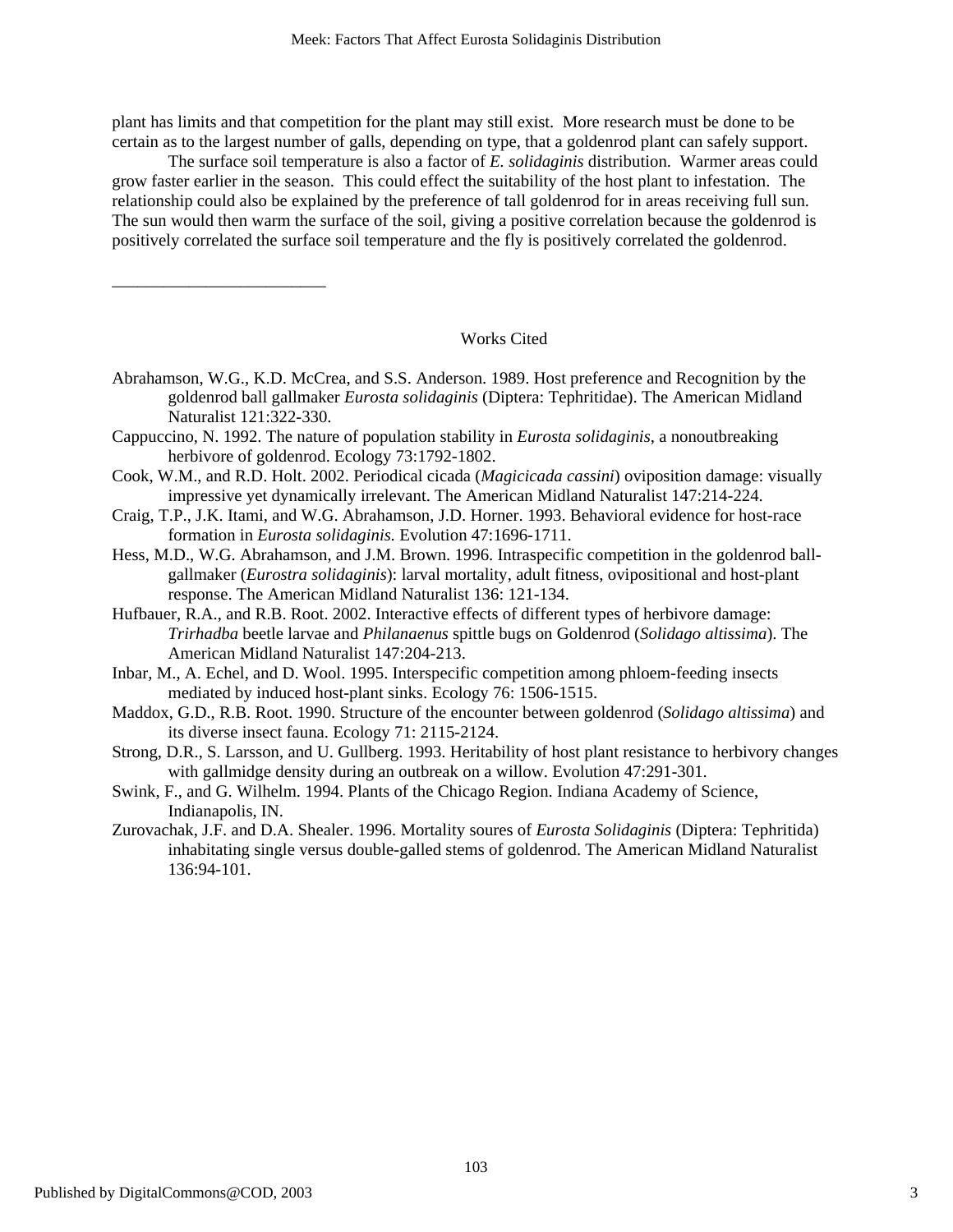| <b>Variable</b>                                          | $x \pm s$        |
|----------------------------------------------------------|------------------|
| Eurosta solidaginis counts/patch                         | $125 \pm 199$    |
| Solidago altissima counts/patch                          | $1930 \pm 2574$  |
| Rhopalomyia salidaginis counts/patch                     | $634 \pm 1317$   |
| Gnorimoschèma gallaesolidaginis counts/patch             | $7.87 \pm 15.10$ |
| Multiple E. solidaginis counts/plant/patch               | $0.21 \pm 0.66$  |
| E. solidaginis + R. salidaginis counts/plant/patch       | $1.33 \pm 3.42$  |
| Multiple R. salidaginis counts/plant/patch               | $1.54 \pm 5.45$  |
| R. salidaginis + G. gallaesolidaginis counts/plant/patch | $0.04 \pm 0.20$  |
| Patch area $(m2)$                                        | $77.7 \pm 101.0$ |
| Soil surface temperature $({}^{\circ}C)$                 | $12.4 \pm 4.0$   |

Table 1. Summary  $(x \pm s;$  all  $n = 24$  unless noted otherwise) of counts of various species and measurements that were tested as possible factors of the distribution of *Eurosta solidaginis*.

| Light saturation $(\%)$                   | $90.5 \pm 3.5$             |  |
|-------------------------------------------|----------------------------|--|
| pH                                        | $6.12 \pm 0.21$            |  |
| Moisture saturation (%)                   | $73.5 \pm 7.6$             |  |
| Height ranking                            | $2.40 \pm 0.49$            |  |
| Variability of floral environment ranking | $2.02 \pm 0.71$            |  |
| Fraction organic content of soil          | $0.105 \pm 0.039$ ; n = 23 |  |

Air temperature ( $^{\circ}$ C) 23.3 ± 3.0